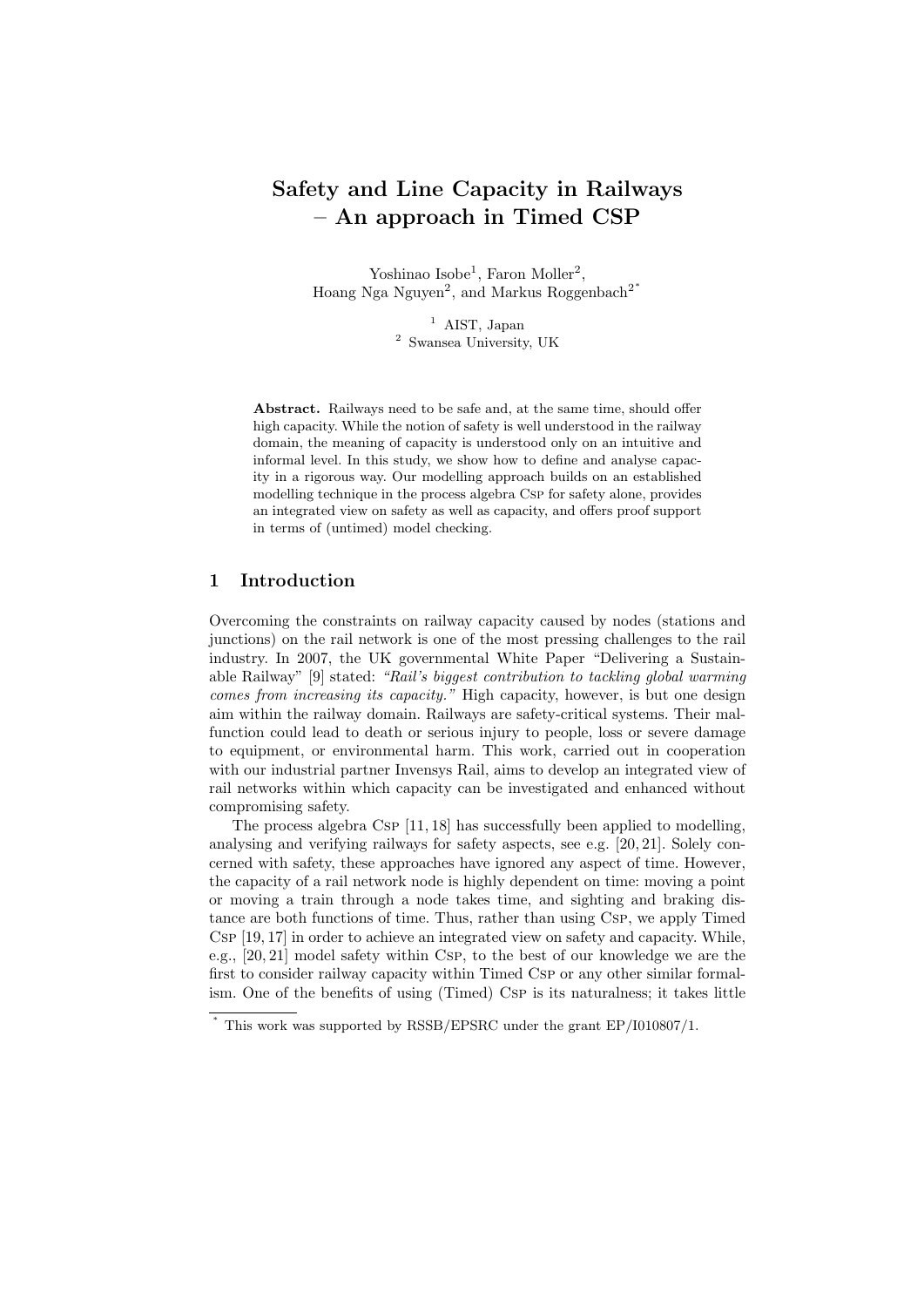effort to explain our formal models to our industrial partners who have assisted us throughout the process in ensuring that our models remain faithful to their engineering designs.

Of the various capacity notions within the railway domain, we deal here with so-called theoretical line capacity. "Theoretical capacity" denotes the capacity (i.e., throughput) that in principal can be scheduled (as opposed to the capacity actually used). By "line capacity" we refer to a situation in which all trains are of the same characteristic (e.g., all trains have the same braking behaviour and the same maximal speed) and take the same path through a network. It remains future work to capture the more complex notion of "network capacity" (the number of trains that can operate on a rail network in a given time period).

The literature on railway capacity classifies the various approaches into analytical, optimisation and simulation methods. Analytical methods, e.g., [3, 7], model the railway infrastructure by means of mathematical expressions where a preliminary solution can be easily determined. This measures theoretical capacity and helps to identify bottlenecks. In contrast to this, optimisation methods, e.g., [4, 16], utilise theoretical capacity by providing optimal time tables. Finally, simulation methods, see [6] for a survey, imitate the operation of the real world railway network over time. They present the dynamic behaviour of the network as moving from state to state with respect to well-defined rules. Our approach is closest to simulation methods. We differ from them as we take all possible system runs into account and therefore obtain a more concise result concerning capacity. Taking into account the whole behaviour of the system allows us also to consider safety. Overall, this leads to an integrated method.

Concerning safety, we build on the work of [21]. In general, other approaches outside of the Csp world, e.g., [10, 13] verify the safety of interlocking programs with logical approaches and SAT-based model checking as the underlying proof technique.

Our paper is organized as follows. In Section 2, we discuss basic railway concepts in terms of a realistic double junction example provided as a realworld challenge by our industrial partner Invensys Rail, and use this example to motivate the question of capacity. In Section 3, we review the approach advocated by Winter [21] to modelling safety in the railway domain using Csp. In Section 4, the language Timed Csp and the idea of timed traces is introduced. In Section 5, we describe how to extend Winter's approach in order to capture the timing of events on a railway. Given such a timed behaviour, we ask in Section 6 what capacity it has by defining capacity as a function on timed traces which we then encode as a Timed Csp refinement. In Section 7 we apply these results to our original example, before concluding with an outline of future work in Section 8.

This paper is a significantly improved variant of [12], which was presented in an informal workshop setting without proper proceedings. We would like to thank Simon Chadwick and Dominic Taylor from Invensys Rail for their encouraging support and continuous invaluable feedback.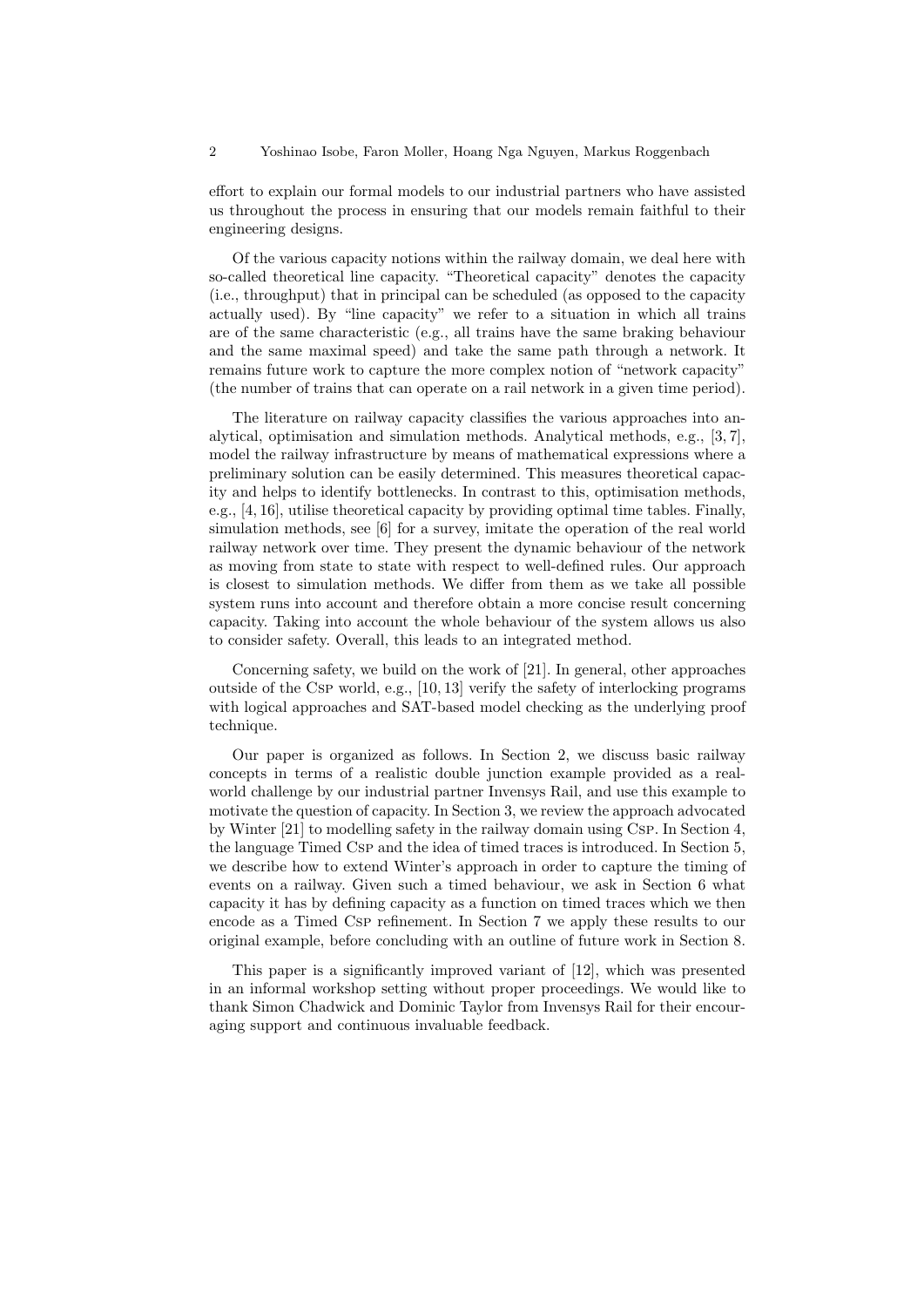#### 2 Railway terminology and the double junction example

We explain typical railway concepts in terms of the track plan shown in Figure 1. Engineers from Invensys Rail proposed this plan of a realistic double junction for our study as it exhibits typical challenges for safety and capacity. Their plan consisted of the elements in normal font; we added the components in boldface in order to facilitated the analysis and verification of railway protocols working over this junction. The double junction connects a *side line* with a *main line*. Concerning safety, its challenges include avoiding train collisions and preventing derailments. Concerning capacity, one is interested in optimising single paths through the junction as well as in reducing the time that one path blocks another.

The track plan depicted in Figure 1 consists of various elements. There are a number of individual *tracks*, which in the plan are named with two characters, e.g., AA; there are two points, namely point 101 and point 102; and finally there is the diamond crossing BW. A point may be in one of two positions: normal or reverse. If point 101 is in normal position, a train can pass from track AB to track AD; if it is in reverse position, a train can pass from track AB to track BW. The diamond crossing BW can be passed in two ways: it connects the tracks BV and BX, and it also connects the tracks AC and CM. The double junction is designed in such a way that trains can travel through it along four paths. There are two paths on the main line, paths  $\overrightarrow{AB}$  and  $\overrightarrow{DC}$ . Path  $\overrightarrow{AE}$  leaves the main line and enters the *side line* on track CM. Finally, path  $\overrightarrow{FC}$  leaves the side line after track DR and enters the main line on track BY. On the main line, trains can travel at a speed of 120mph, whereas on the side line (i.e., on tracks CM, CL, DR, and DP) there is a speed restriction of 70mph. There is a further speed restriction of 40mph on the points 101 and 102 when they are in reverse position. These speed restrictions, which are as provided as a realistic scenario by Invensys Rail, are not shown on the track plan. There are six signals in the original plan, labelled 2, 3, 4, 5, 16 and 17, which show either proceed or stop. Train drivers are only allowed to enter a track, say AB, when its protecting signal, in our example signal 3, shows proceed; otherwise, the train driver has to stop and to wait until the signal changes to proceed.

Railway signals are controlled by an interlocking system which aims to guarantee safety. In general, train movements are considered safe if there is no risk of collision (through allowing two trains on the same track at the same time) nor any risk of derailment (through allowing a point to move while there is a train passing over the point, or by allowing a train to pass too fast over a point). In our study, we concentrate on capacity and consider only the collision-freedom aspect of safety.

An interlocking system gathers inputs from the physical railway, such as train locations with respect to tracks, and sends out commands to control signal aspects and point positions. To this end, it implements so-called control tables which dictate its behaviour. The control table for our double junction example appears in the lower left corner of Figure 1 and restricts the behaviour of the railway according to current UK regulations. For each signal, there is one row describing the condition under which the signal can show proceed. There are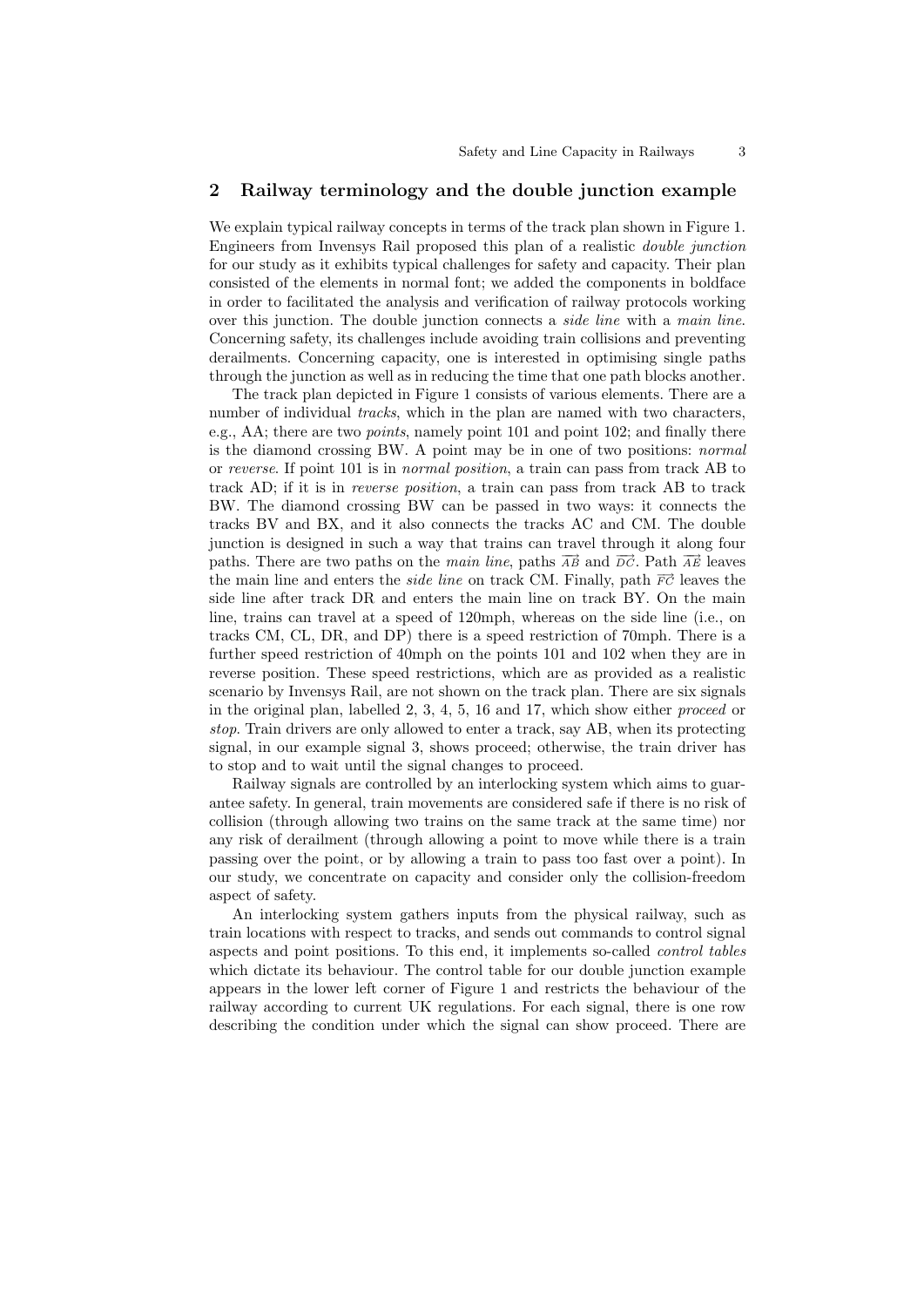

Fig. 1. The track plan of the *double junction*.

two rows for signal 3: one for when the train stays on the main line (Route 3A) and one for when the train moves to the side line (Route 3B). Signal 3 for the main line can only show proceed when point 101 is in normal position and tracks AB, AC, AD and AE all are clear. The track AE is called an overlap. This rule ensures that the driver will always be able to stop the train before entering the track following AE, even if signal 5 is seen too late (e.g., just as the train is passing it). Besides the condition shown in the control table, signal 3 for the side line can only show proceed if an approaching train on track AA is slow enough. This is controlled by measuring the time that the train occupies track AA (approach control). This forces the train to slow down to 40mph even before it reaches signal 3. We refer to this version of control as Scenario 1.

Scenario 2 makes the assumption that all trains are equipped with an Automatic Train Protection (ATP) system [14]. ATP ensures that trains brake when needed and reduce their speed as required. Thanks to ATP, trains are guaranteed to stop at or before signal 5. Therefore the overlap AE can be removed from the clear part of the control table of signal 3. ATP guarantees that trains slow down in time to 40mph when passing a point. Thus, approach control is not needed. For Scenario 2, we remove all overlaps from the control table and work without approach control. Under current UK regulations, Scenario 2 is not allowed.

In the railway domain, capacity is regarded as an elusive concept which is not easy to define and measure. In general, it can be described as below:

"Capacity determines the maximum number of trains that would be able to operate on a given railway infrastructure, during a specific time interval, given the operational conditions." [5].

Returning to our double junction example, the general view in the railway industry – shared by our industrial partner Invensys Rail – is the following. Removing overlaps such as track AE from control tables and removing approach control increases capacity. Our scientific questions are: can safety still be guaranteed? And how can the expected effect be measured? Based on the answers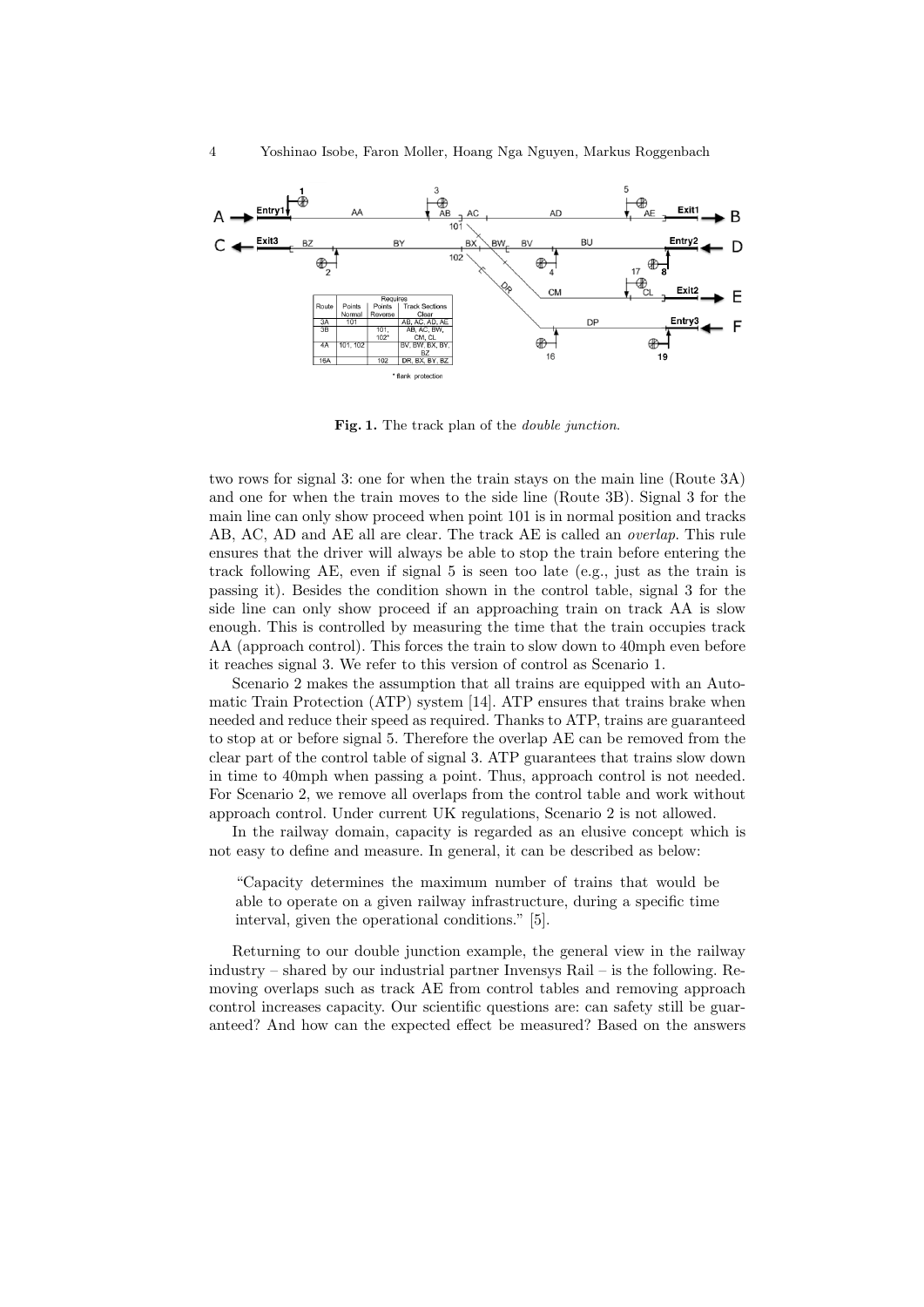to these questions, the political question would be: does the resulting capacity increase justify changes to regulations?

## 3 Modelling railways for safety in CSP

The process algebra Csp [11, 18] is an established formalism for describing concurrent systems. While there is still ongoing research on foundations, Csp has many applications, e.g., in train controllers, in avionics, and in security protocols. We describe here only the basic constructs of Csp that we shall exploit.

Csp describes reactive systems in terms of abstract, discrete events such as "train 12 enters track 1". The events of a system are collected together in an alphabet of communications  $\Sigma$ . All such communications are atomic. In Csp terminology, a reactive system is referred to as a process. The most basic process is Stop, which represents the system that does not do anything. Another basic process is Skip, which represents the system that performs the termination event  $\checkmark$  (pronounced as tick) and then behaves like Stop. Given an event a and a process P, the Csp process  $(a \rightarrow P)$  represents the system that engages in the event  $a$  and then behaves like  $P$ . Csp provides two operators which allow a choice between processes: the process  $(P \sqcap Q)$  is the *internal* choice operation which represents a system which will behave as either  $P$  or  $Q$  with the choice made nondeterministically by the system; while the process  $(P \square Q)$  is the external choice operation in which the choice between behaving as either P or  $Q$  is made by the environment. CsP provides various operators to combine two processes  $P$  and  $Q$  in parallel, but the only such operator of interest to us is  $(P||X||Q)$  which requires the processes P and Q to cooperate on the events in the set X. Finally, the process  $(P \setminus X)$  behaves like P but makes the events of  $X$  invisible to the environment. Semantically, Csp describes a process P by the set of all its traces  $\mathcal{T}[[P]]$ , i.e., all finite sequences of events that the process can perform. A process SPEC is refined by a process IMP, written as  $SPEC \sqsubseteq_T IMP$ , iff  $\mathcal{T}[[M] \subseteq \mathcal{T}[[SPEC]]$ . This refinement preserves safety: if a forbidden sequence of events s is excluded from SPEC , then s cannot be a trace of IMP if SPEC  $\sqsubseteq_T$  IMP. In practice, one usually works with  $Csp_M$ , a machine-readable version of Csp which also includes concepts of functional programming which handle data.

Winter [21] describes how to model railway systems in Csp for proving safety. We illustrate Winter's approach by modelling the double junction shown in Figure 1. Here we include the bold elements: without signal 1 trains could collide on track AA. The first step is to formalise the track plan as a graph:

```
datatype TrackIDs = AA | AB | AC | AD | AE | ...datatype SignalIDs = S2 | S3A | S3B | S4 | S5 | S16 | S17 | ...
datatype PointIDs = P101 | P102
next(AA) = {AB} next(AB) = {AC} next(AC) = {AD, BW} ...
```
Then, trains are modelled as processes. Here, it is necessary to change Winter's definitions, as tracks can be shorter than trains (track AE is 50m long, Invensys suggested to work with a train length of 200m). We associate every track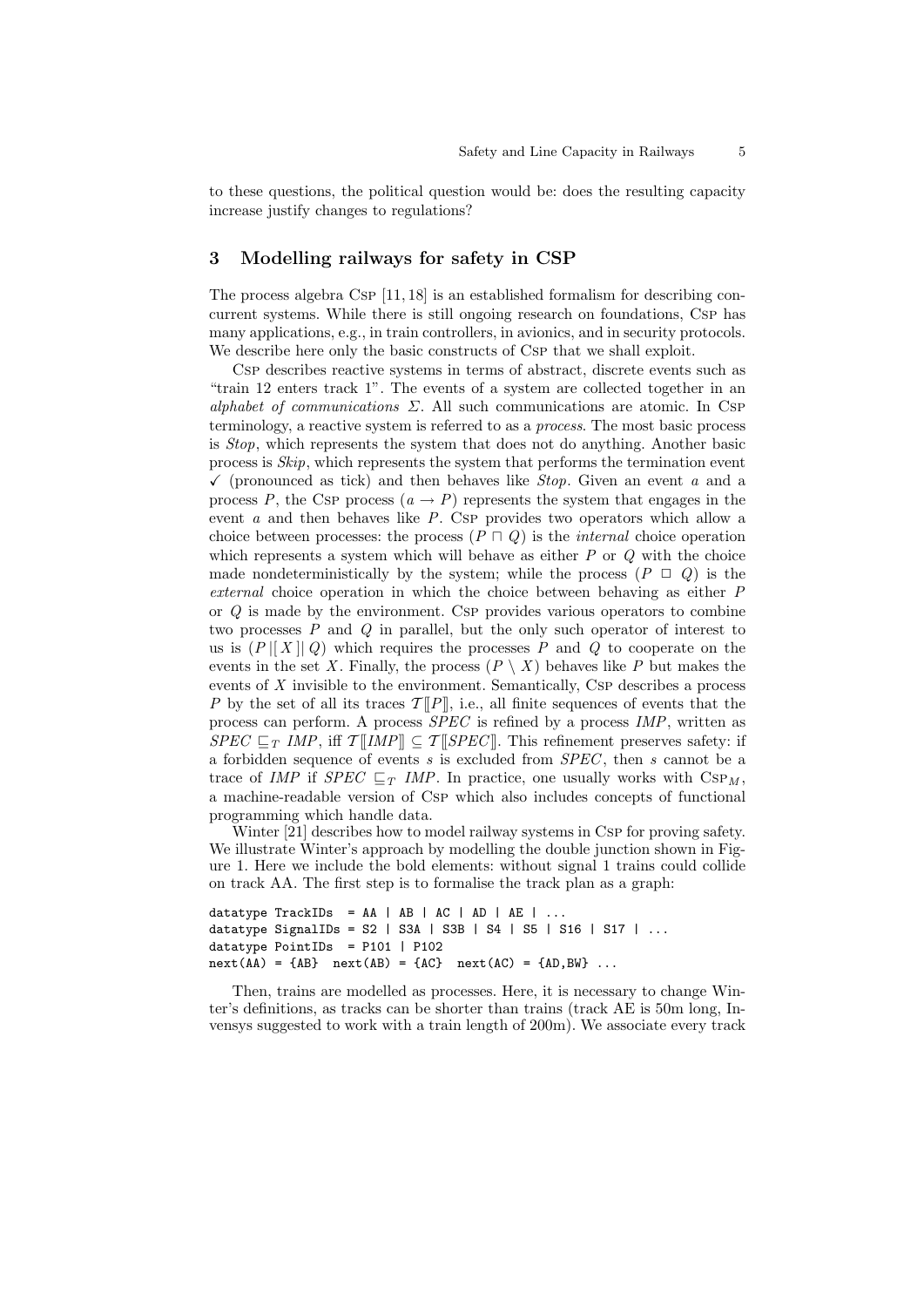t (and train id) with its length, denoted as tracklength(t) (and trainlength(id)) and define a process, namely *RearBehaves*, which refrains rear moves if the front track is shorter than the train length. Then, a train process is characterized by its identifier id, by the position of its front and by a list of rearmoves as follows:

```
TrainBehave(id,front,rearmoves) =
if (front==Exit and null(rearmoves)) then TrainBehave(id,entry(id),<>)
else ([] n1 : next(front) @ moveff.front.n1 ->
 RearBehaves(trackLength(n1),id,n1,
             rearmoves^<(moverr.front.n1,trainLength(id))>))
```
Next, control tables are modelled. We give here only the basic idea as presented in [21]. The signalling in the double junction requires a slightly more involved approach. When the front of a train enters the protected area, the signal state becomes Red indicating "halt". Similarly, when the rear of a train leaves the protected area, the signal state becomes Green indicating "proceed".

```
SignalBehave(id.aspect) =
   (\text{aspect} == \text{Green} \& [] n : \text{next}(\text{signalhome}(id)) \&moveff.signalhome(id).n -> SignalBehave(id.Red))
[] (aspect == Red & [] n : next(signalend(id)) @
      moverr.signalend(id).n -> SignalBehave(id.Green))
```
Finally, the whole train system comprises trains and signals which interact through a set of synchronized events:

```
TrainSystem = Trains [| union(
      Union({{ moveff.signalhome(id).n |
              n<- next(signalhome(id)) } | id <- SignalIDs }),
      Union({{ moverr.signalend(id).n |
               n<- next(signalend(id)) } | id <- SignalIDs }))
    |] Signals
```
We formalise the property NoCollision following Winter [21]. The difference is that we exclude the entry and exit tracks from the safety analysis:

```
P(F,R) =
([] on:union(F,R) @
(not(member(next(on),union(F,R))) or member(next(on),Exits) &
 (moveff.on.next(on) ->
  P(union(diff(F,{on}),union({next(on)},Entries)),R)))
  []
  (moverr.on.next(on) ->
 P(F,union(F,union(diff(R,{on}),union({next(on)},Entries))))))
SafeMove = P(Entries,Entries)
NoCollision = SafeMove ||| CHAOS(diff(Events,{|moveff,moverr|}))
```
A railway is safe iff it can perform only safe moves. This can equivalently be formulated in Csp as the refinement statement over the traces of the respective processes:  $NoCollision \sqsubseteq_T TrianSystem$ .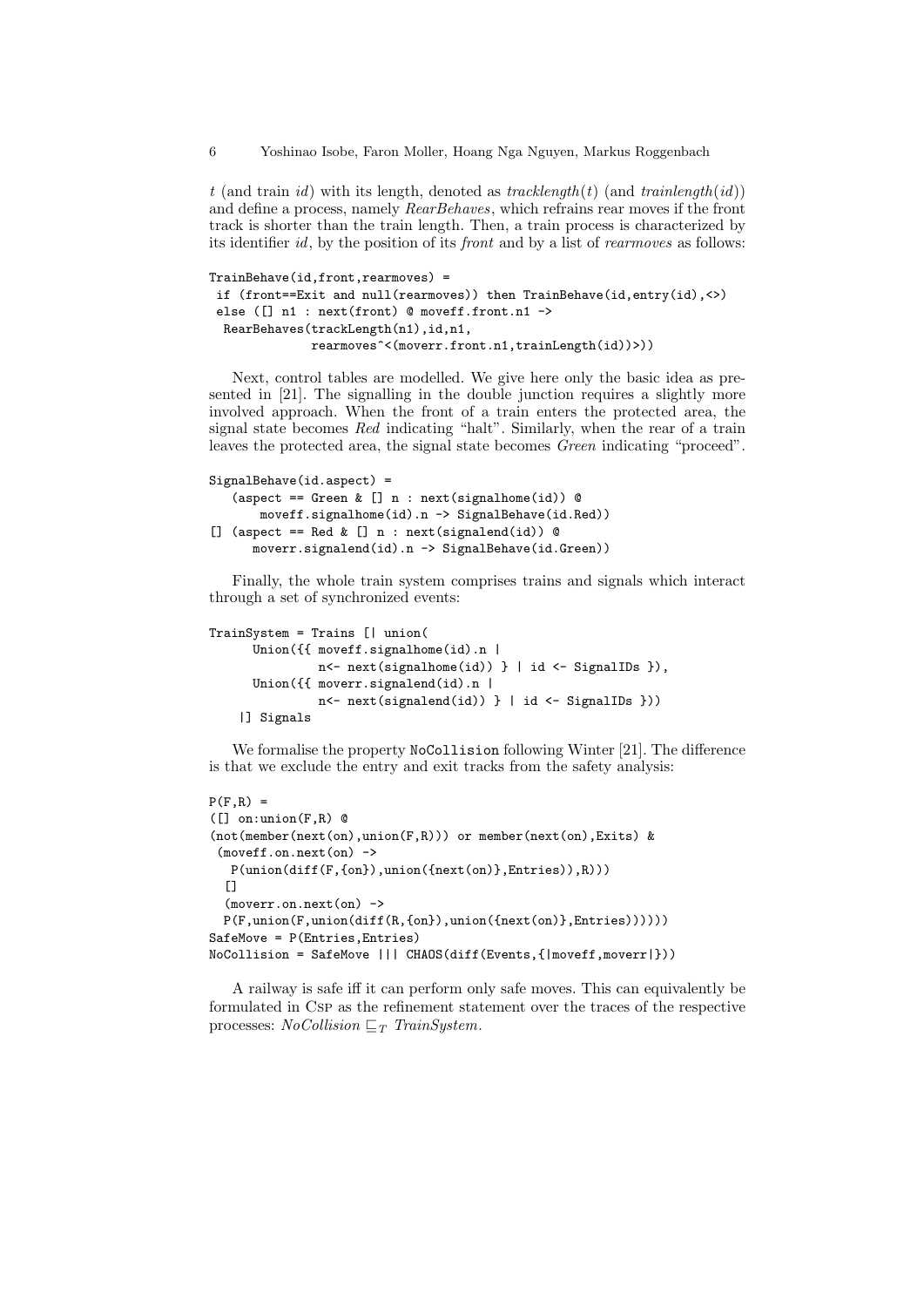# 4 Timed CSP and timed traces

Timed Csp [19] conservatively extends the process algebra Csp with timing primitives, modelling the passage of time with reference to a single, conceptually global clock. Syntactically, the core extension of Csp to Timed Csp is modest. There are only three new operators, including timeout after d time units:  $(P \triangleright^d)$ Q). Based on these, Timed Csp adds many operators as syntactic sugar. Most prominent are  $(Wait d) = (Stop \triangleright^d Skip) - the process, which waits for d time$ units before it terminates – and a delayed event prefix  $(a \stackrel{d}{\rightarrow} P) = (a \rightarrow (Stop \triangleright^d$  $(P)$ ) which performs a and then behaves as P after a delay of d time units.

Semantically, processes in Timed Csp perform timed events  $(r, e) \in \mathbb{R}_{\geq 0} \times \Sigma$ :  $r$  is the time at which event  $e$  occurs. Events are instantaneous, i.e., they do not take any time. The execution of a system leads to a *timed trace*. We write  $\langle \rangle$ for the empty trace and  $t = \langle (r_1, e_1), \ldots, (r_n, e_n) \rangle$  for a finite observation with  $\forall j > i \geq 1 : r_i \leq r_j \text{ and } \forall n > i \geq 1 : e_i \neq \checkmark$ . Given a non-empty timed trace t, the time stamp of its first visible event is given by *begintime*(t) =  $r_1$ ; that of its last visible event is given by endtime(t) =  $r_n$ ; and its duration is given by duration(t) = endtime(t) – begintime(t). We define duration( $\langle \rangle$ ) = 0. #t denotes the number of timed events occurring within a timed trace  $t$ . Given a set of events A,  $t \upharpoonright A$  denotes the projection of t onto A, i.e., the subsequence of timed events from  $t$  which consists only of events from  $A$ . Using these notations,  $t \downarrow A = \#(t \upharpoonright A)$  is the number of timed events from A in t. Given two timed traces  $t_1$  and  $t_2$ ,  $t_1$   $\sim t_2$  denotes their concatenation; if the time stamps do not match, this concatenation is undefined.

We denote the set of all timed traces by TT, and write  $\mathcal{T}_{\mathbb{R}}[P] \subseteq TT$  for the set of all timed traces of a Timed-CSP process P. Given two Timed CsP processes IMP and SPEC, we say that SPEC refines to IMP, denoted by SPEC  $\sqsubseteq_{TT}$ *IMP*, iff  $\mathcal{T}_{\mathbb{R}}[[SPEC]] \supseteq \mathcal{T}_{\mathbb{R}}[[IMP]].$ 

For the case that SPEC is independent of time, i.e., SPEC does not include any timed operator, and IMP is an integer-wait Timed Csp process, Roscoe [18] provides the following proof technique:  $SPEC \sqsubseteq_{TT} IMP$  over Timed Csp is equivalent to  $time(SPEC) \sqsubseteq_T time(IMP)$  over (untimed) Csp. The latter proof obligation can be discharged using standard CSP tools such as the model checker FDR [1]. The function *time* adds a special event called *tock* to the alphabet of the processes in order to indicate the passage of time, e.g.,  $time(Wait 0) = SKIP$ and  $time(Wait(n+1)) = tock \rightarrow time(Wait n)$ . For the external choice operator, we use Schneider's construction [19]:  $time((?x : A \rightarrow P) \square (?y : B \rightarrow Q))$  =  $time(?x : A \rightarrow P) \square time(?y : B \rightarrow Q) \square tock \rightarrow time((?x : A \rightarrow P) \square (?y : B \rightarrow Q))$  $B \to Q$ )) which provides a correct translation if  $A \cap B = \emptyset$ ; this can be seen, e.g., by comparison with the semantics of  $\Box_{tock}$  (see [19]). The automatic verification of real-time systems with FDR is competitive with other approaches [15].

We use the timed refusal trace semantics of Timed Csp as defined in [17], which guarantees a semantics for recursion even if the processes involved fail to be timed-guarded (see [19]). The timed traces of a process  $P$  can be extracted straightforwardly from the timed refusal traces of  $P$  [17].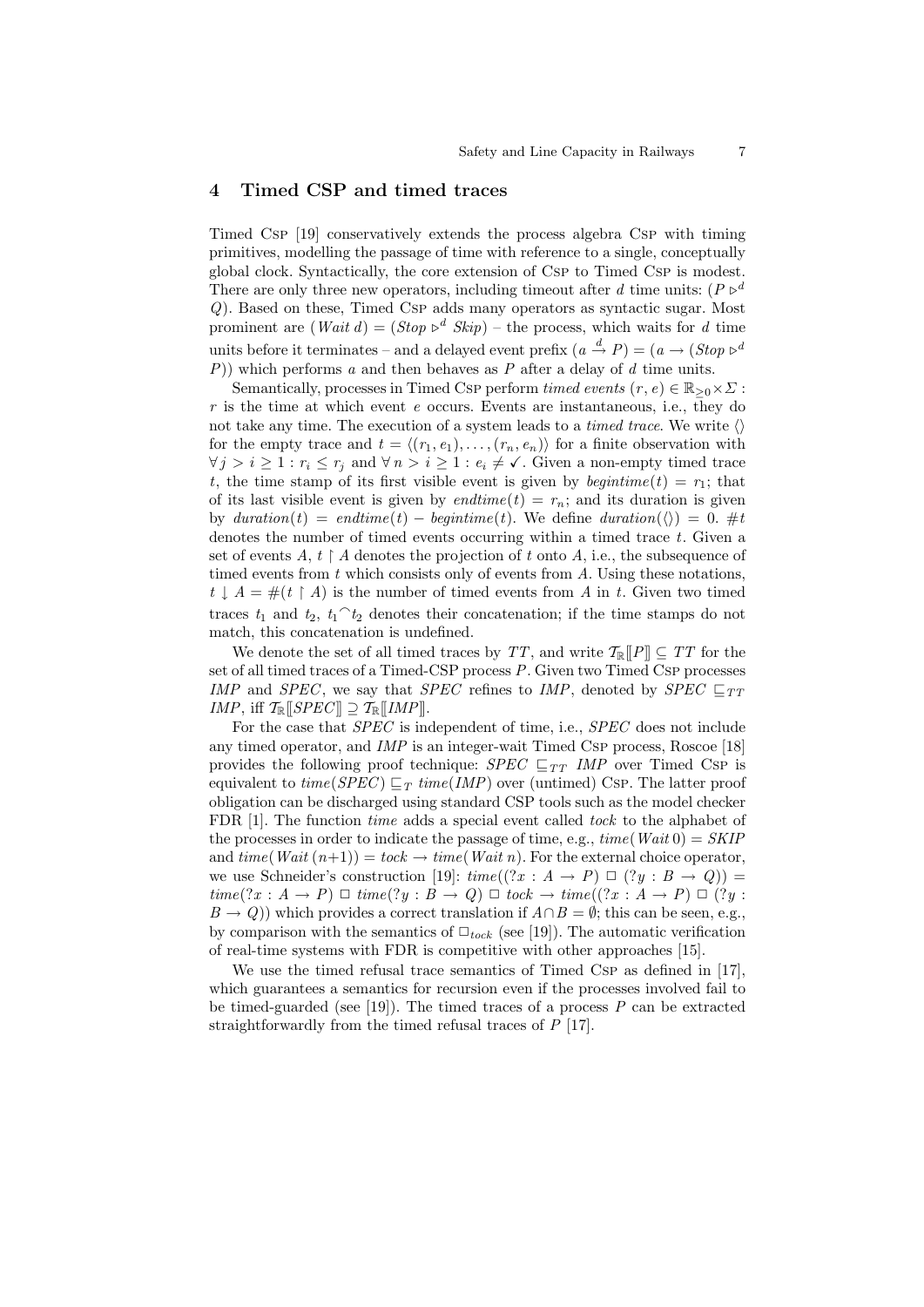8 Yoshinao Isobe, Faron Moller, Hoang Nga Nguyen, Markus Roggenbach

# 5 Modelling timed behaviours of railway system

In the following, we make two assumptions concerning time in railways. Firstly, we assume signalling to be instantaneous. In the real world, the cycle time of an interlocking is in the region of two seconds. This time is (nearly) negligible compared to the time a train needs to move from one track to another, so for the current study we disregard this delay rather than require the interlocking to await confirmation that the signal has been changed. Slightly more critical is our second assumption; for this study we assume that trains accelerate and brake immediately. The consequence is that we overestimate capacity (as trains move faster than in reality). The second assumption is clearly an over simplification to be remedied in future work.

In order to model time, we enrich Winter's model [21] of a track plan. To this end, we record the time it takes to travel a distance  $l$  at a speed limit  $s$  in a table  $delay(l, s)$ . The second change to the untimed model is that trains get one more parameter: besides their identity id and the position front, rearmoves, they also have the speed allowed on track front. The following Timed Csp code summarizes the essential part of these changes; all other processes remain as described in Section 3.

```
TrainBehave(id,front,rearmoves,curspeed) =
 if (front==Exit and null(rearmoves))
 then TrainBehave(id,entry(id),<>,0)
 else ([] n1 : next(front) @
   moveff.front.n1?speed ->
   if (tracklength(n1)>trainlength(id))
     then Wait(delay(trainlength(id),speed))
      else Wait(delay(tracklength(n1), speed));
   RearBehaves(tracklength(n1),id,n1,
               rearmoves^<(moverr.front.n1,trainlength(id))>),speed)
```
# 6 Modelling railway capacity

We now develop a semantic concept of capacity based on timed traces, and characterise a railway's capacity via time-wise refinement in Timed Csp.

#### 6.1 Capacity semantically

In this section, we present a formal definition of railway capacity which is compliant with the quotation given in Section 2 and compatible with existing analytical methods, for example [3]. Informally speaking, we want to count the number of trains appearing and operating within the railway. This number depends on two parameters: namely, (i) when we start counting and (ii) how long we observe. Thus, we speak of an *observation window* characterised by a starting time and a duration. There are two kinds of trains that we can observe in such a window: those trains which are already present at the starting time of the window, and those trains, which appear in the window while it is open.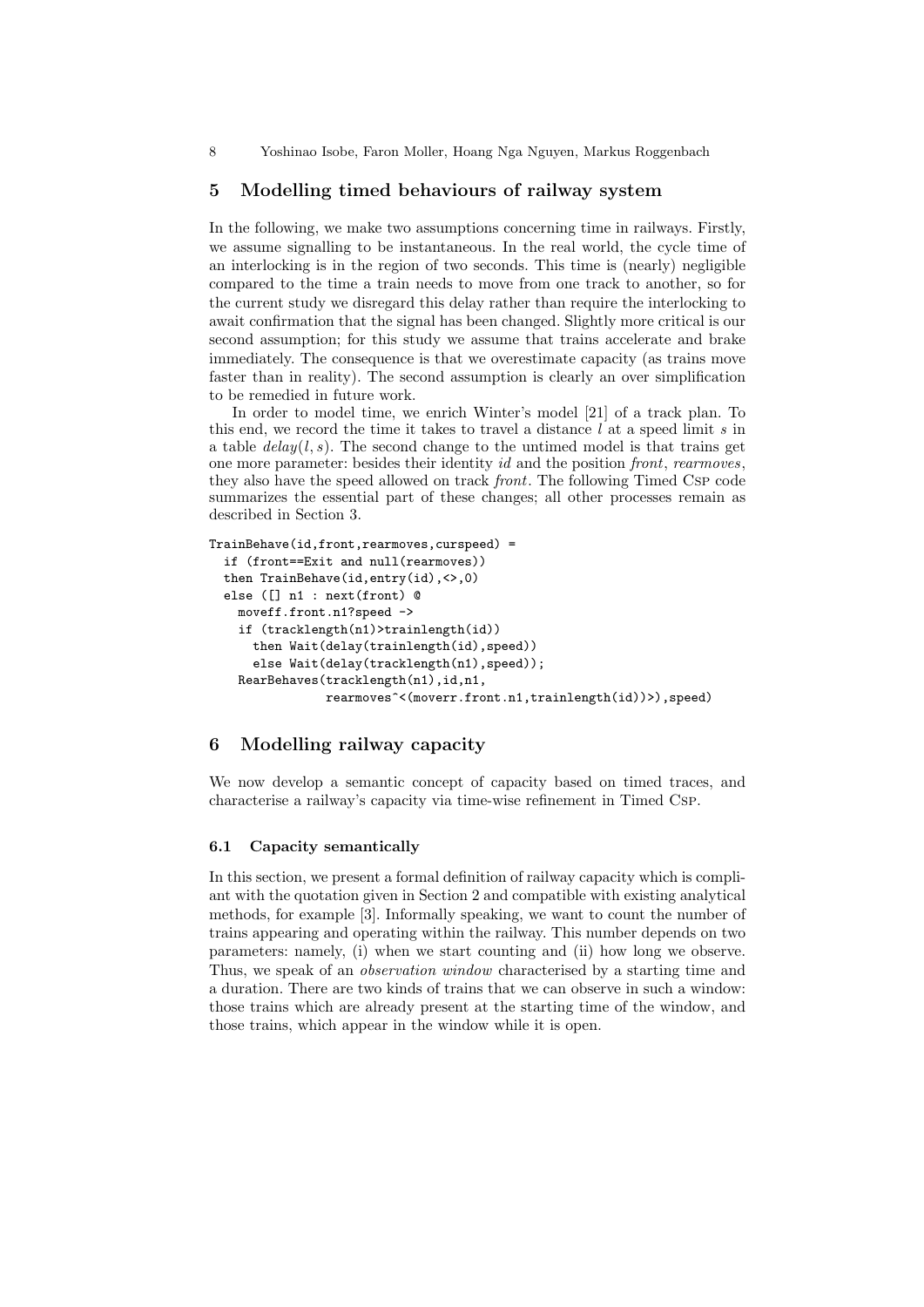Initially, we assume that there are no trains in the railway. As trains enter, travel through and leave a railway, their movements are recorded in a timed trace. Relative to a given track plan, we define Entering and Leaving as the sets of timed events which indicate the entering and leaving of trains, respectively. In our example, moveff.  $Entry1.AA$  is an element of *Entering*, the set *Leaving* includes, e.g., the element moverr .AE.Exit.

Let s be a timed trace of a railway model. The number of trains in the railway after s is given by the number of trains entering the railway reduced by the number of trains leaving the railway:

$$
storage(s) = s \downarrow Enterprise - s \downarrow Leaving
$$

The number of trains entering the railway during s is given by

 $increase(s) = s \downarrow Enterprise$ 

Relative to the duration  $\delta$  of an observation window, we define the capacity of a Train System TS by

$$
capacity(TS, \delta) = \max \Big\{ \: storage(s_1) + increase(s_2) : s_1 \supset s_2 \in T_{\mathbb{R}}[[TS]] \text{ and } duration(s_2) \leq \delta \Big\}.
$$

Each decomposition  $s_1 \hat{ } \ s_2 \in T_{\mathbb{R}}[[TS]]$  of a timed trace yields a value to be considered for capacity. We determine how many trains are in the system after the set-up phase  $s_1$  and how many trains enter the system during the observation window  $s_2$ , and maximise the sum  $storage(s_1) + increase(s_2)$  over all timed traces  $s_1$ <sup> $\sim$ </sup> $s_2 \in \mathcal{T}_{\mathbb{R}}[[TS]]$  in which *duration*( $s_2$ )  $\leq \delta$ . The following result shows that this definition of capacity nicely fits with refinement:

Theorem 1 (Capacity and Refinement). If  $TS_2 \sqsubseteq_{TT} TS_1$  then  $\forall \delta \geq 0$ : capacity(TS<sub>1</sub>,  $\delta$ )  $\leq$  capacity(TS<sub>1</sub>,  $\delta$ ).

For our purposes the decomposition of a timed trace into a set-up phase and an observation window gives a good insight into a railway system (see especially the paragraph on simulation later in Section 7). However, we note in passing that a notion of capacity for a Train System TS which is independent of observation duration, giving a long-term rate of "trains per unit time", could be defined by

$$
\lim_{\delta \to \infty} \frac{capacity(TS, \delta)}{\delta}.
$$

#### 6.2 Capturing storage and increase in Timed Csp

In this section, we provide a construction in Timed Csp which turns capacity into an observable event. To this end, we run the process TrainSystem in a two-layered environment. The first layer consists of an observer process, while the second layer controls the whole set-up. The observer process synchronises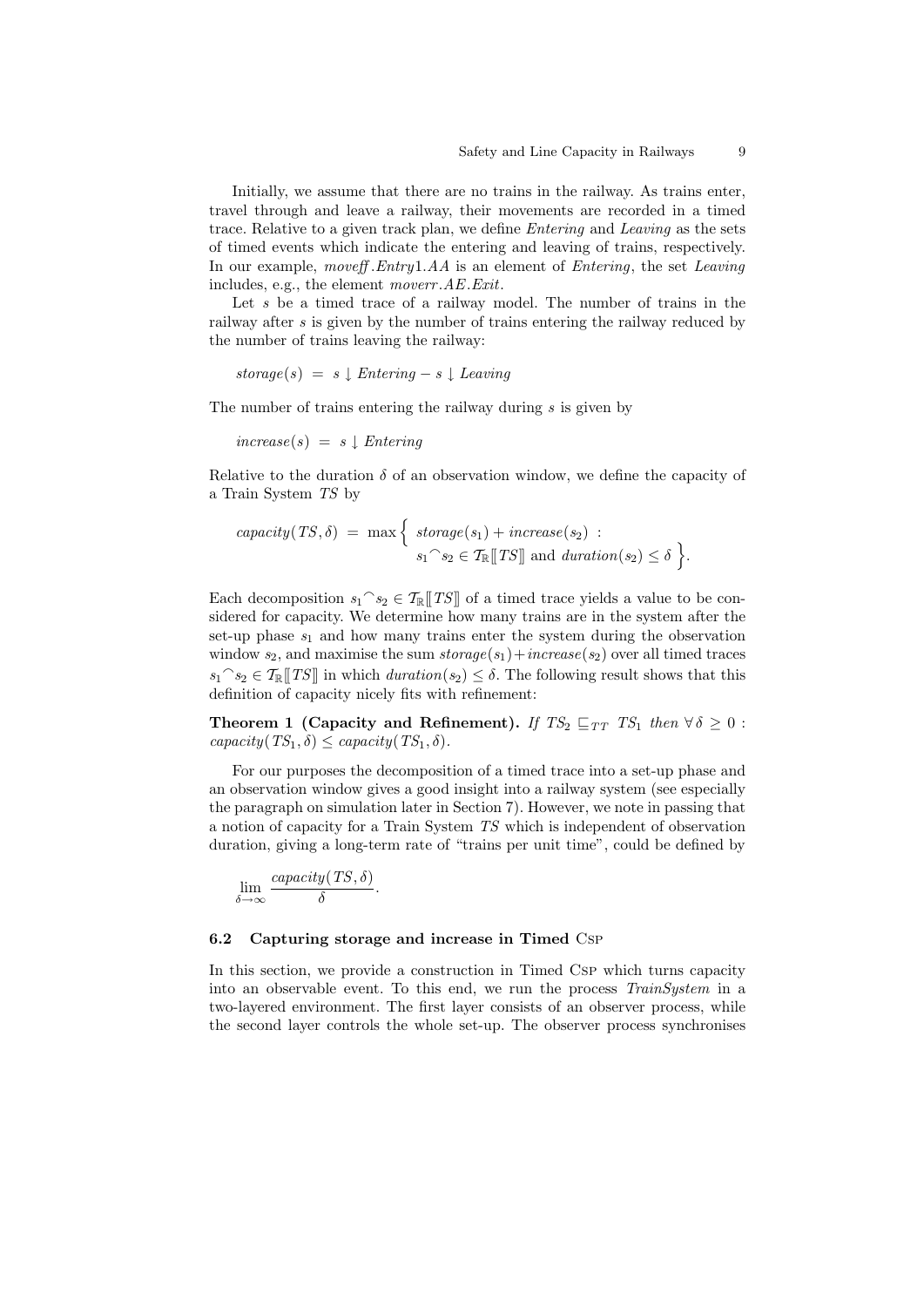10 Yoshinao Isobe, Faron Moller, Hoang Nga Nguyen, Markus Roggenbach

with *TrainSystem* over events indicating the entering and leaving of trains with respect to the railway. The controller process synchronises with the observer process on the duration of the observation window and the observed capacity. The observer process works in two phases: the process Storage (see below) realises the function *storage* (see above); after a *startObs* signal from the control layer, control goes over to the second phase in which the process Increase (see below) realises the function increase (see above).

The process Storage counts the entering trains and reduces this number by one for every leaving train:

```
Storage(n) = ([] n1 : next(Entry) @ moveff.Entry.n1? -> Storage(n+1))
          [] ([] n1 : pre(Exit) @ moverr.n1.Exit -> Storage(n-1))
          [] startObs?delta -> Increase(n,0,delta)
```
In addition, the process listens on the channel  $startObs$ . When it receives a value delta, it passes control to the process  $\text{Increase}(n, 0, \text{delta})$ . Here, n is the number of trains which are on the railway already, 0 is the duration since the observation started, and delta is the size of the observation windows.

The process Increase counts the entering trains as long as the observation window is open. When the window is closed, it informs the controller on the channel infocap on the observed capacity. After this, it goes to an idle state  $EndCapObserver$ . The process *Increase* is defined as follows:

```
Increase(n,d,delta) =d<=delta & ([] n1 : next(Entry) @ moveff.Entry.n1?_ @ u ->
               if d+u<=delta then Increase(n+1,d+u,delta)
                             else Infocap(n))
         [] ([] n1 : pre(Exit) @ moverr.n1.Exit @ u ->
                if d+u<=delta then Increase(n,d+u,delta)
                              else Infocap(n))
Infocap(n) = infocap.n -> EndCapObserver
         [] ([] n1 : next(Entry) @ moveff.Entry.n1?_ -> Infocap(n))
         [] ([] n1 : pre(Exit) @ moverr.n1.Exit -> Infocap(n))
EndCapObserver = ([] n1:next(Entry)@moveff.Entry.n1?_ -> EndCapObserver)
              [] ([] n1:pre(Exit)@moverr.n1.Exit -> EndCapObserver)
```
The process Controller decides when the observation window starts, and later receives the value of the observed capacity through the channel infocap. This process is defined as follows:

Controller(delta) = startObs.delta -> infocap?n -> Stop

The overall set-up is given by the process  $TrainSystemWith Capacity:$ 

```
TrainSystemWithCapacity =
    (TrainSystem
     [|union(
       {> moveff.Entry.n._ | n <- next(Entry) },
       { moverr.n.Exit | n <- pre(Exit) })|]
    Storage(0)) [| {|startObs, infocap|} |] Controller(delta)
```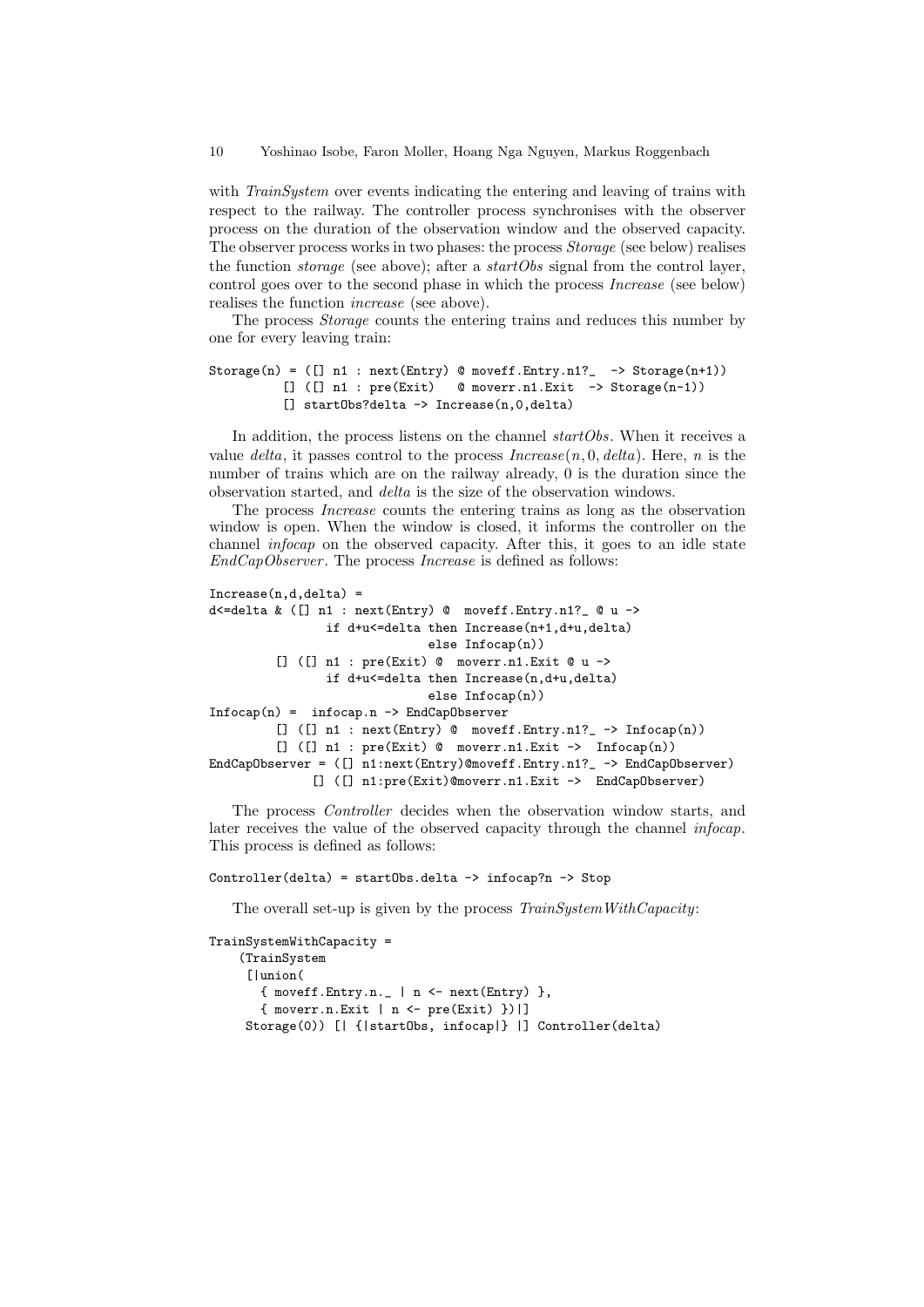We define that a process Q does not block a process P with alphabet  $\Sigma_P$ over a synchronization set X if  $({\mathcal T}_{\mathbb R}[[P]] = {\mathcal T}_{\mathbb R}[[P][X]][Q]]) \restriction {\mathcal Z}_P$ . We establish the following result for the coupling of TrainSystem and Storage in the definition of the process TrainSystemWithCapacity:

**Theorem 2.** Storage $(0)$  does not block TrainSystem.

*Proof (Sketch).* In Storage(0), every event in {moveff. Entry.n.  $\Box$  | n ∈ next(Entry) \U  ${moverr.n}$ . Exit  $| n \in pre(Exit) \}$  is always ready to engage.

This insight provides the following result.

Theorem 3. The following are equivalent:

- $-$  capacity(TrainSystem,  $\delta$ ) = n.
- $n' \leq n$  iff there exists a timed trace  $t \in \mathcal{T}_{\mathbb{R}}[\![\mathit{TrainSystemWithCapacity}]\!]$ such that  $(r, infocap.n') \in t$  for some  $r \in \mathbb{R}$ .

Proof (Sketch). The following two correspondences hold between the timed traces of the process TrainSystem and the process TrainSystemWithCapacity:

- $-$  If  $t_1 = s_1^s s_2 \in \mathcal{T}_{\mathbb{R}}[\![\mathit{TrainSystem}]\!]$  then  $t_1' = s_1^s \setminus \langle \mathit{(beginline}(s_2), \mathit{startObs}.\delta)\rangle}^s$  $s_2 \widehat{\phantom{\alpha}} \backslash (\mathit{endtime}(s_2),\mathit{infocap.n})\rangle \in \mathcal{T}_\mathbb{R}[\![\mathit{TrainSystemWithCapacity}]\!].$
- $-$  If  $t_2 = s_1^{\alpha} \langle (r_1, startObs.\delta) \rangle^{\alpha} s_2^{\alpha} s_3^{\alpha} \langle (r, infocap.n) \rangle \in$  $\mathcal{T}_{\mathbb{R}}[\text{TrainSystemWithCapacity}]\text{ then }t'_{2}=s_{1} \text{ }^{\frown} s_{2} \in \mathcal{T}_{\mathbb{R}}[\text{TrainSystem}].$

# 6.3 Capacity via refinement

We formulate a process which allows at most  $n$  trains operating within an observation window of duration *delta*. Here, we use only events of the interface between the observer process and the controller process:

CapacityFrom(n,delta)= $|~|n':[0..n]$ @ startObs.delta -> infocap.n' -> Stop

With regards to this process, we have the following result:

**Theorem 4.** Given a length  $\delta$  of observation, capacity(TrainSystem,  $\delta$ ) = n iff

 $-$  for all  $k > n$  holds:

 $CapacityFrom(k, \delta) \sqsubseteq_{TT}$  TrainSystemWithCapacity \ MoveEvents, and  $-$  for all  $0 \leq l \leq n$  holds:

 $CapacityFrom (l, \delta) \nsubseteq_{TT} TransystemWith Capacity \setminus MoveEvents,$ 

where  $MoveEvents = \{moveff.x.y...\}$ , moverr  $.x.y \mid x, y \in \text{Tracks}$ 

*Proof (Sketch)*. By Theorem 3 and the definition of  $CapacityFrom(n, \delta)$ .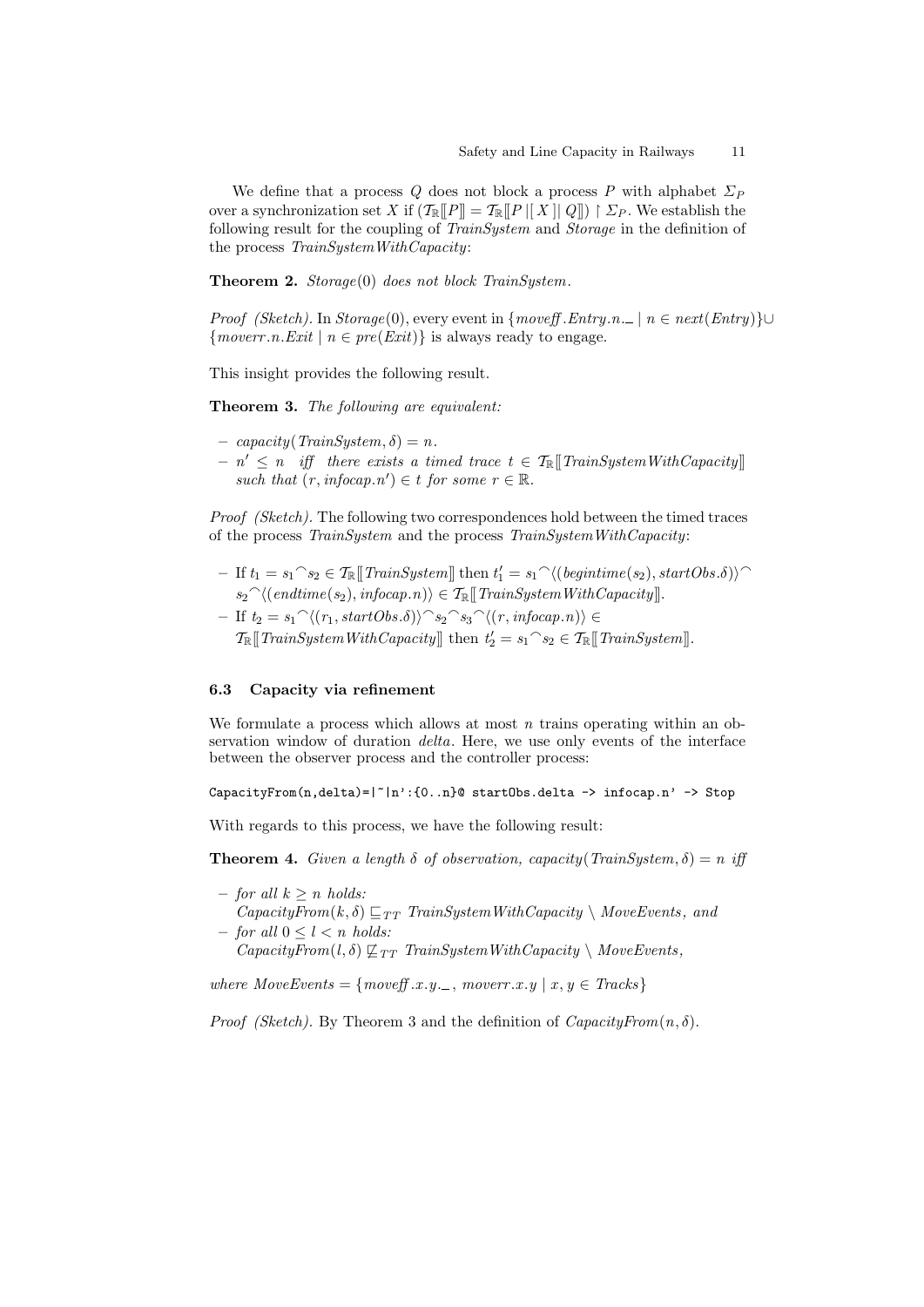12 Yoshinao Isobe, Faron Moller, Hoang Nga Nguyen, Markus Roggenbach

# 7 Studying safety and capacity in the context of the double junction

In this section, we study *safety and capacity in one model* formulated in Timed Csp. To this end, we consider each of the paths  $\overrightarrow{AB}$ ,  $\overrightarrow{DC}$ ,  $\overrightarrow{AE}$  and  $\overrightarrow{FC}$  shown in Figure 1 in isolation. It remains future work to study the double junction as a whole. For each of the four paths, we encode Scenarios 1 and 2 from Section 2. It turns out that both scenarios are safe and that capacity increases when signalling is changed from Scenario 1 to Scenario 2.

For the model of each path, we determine the minimal amounts of time a train travels from one end to the other of each track. Here, we use data suggested by our industrial partner Invensys Rail about the lengths of trains and tracks. We take the length of trains to be 200m, the length of tracks where there is either a point or a diamond crossing to be 50m, the length of overlap tracks to be 200m, the length of other tracks to be 1500m, and the track lengths on path  $\overrightarrow{AE}$  to be summarised in the following table:

| Track  |       | AВ               |                 | $_{\rm BW}$     | CМ           |      |
|--------|-------|------------------|-----------------|-----------------|--------------|------|
| Length | 1500m | 200 <sub>m</sub> | 50 <sub>m</sub> | 50 <sub>m</sub> | $\pm 1500$ m | 200m |

The minimal amounts of time to travel such distances in different speed limits can be easily calculated. For example, it takes at least 4s for a train to travel on AA at a speed of 120mph. These constants are incorporated into the Timed CSP models as presented in Section 5. These result in processes  $TrainSystem_{p,s}$ , where p ranges over  $\{\overrightarrow{AB}, \overrightarrow{AE}, \overrightarrow{DC}, \overrightarrow{FC}\}\$  and  $s \in \{1, 2\}.$ 

These models are collision-free iff  $NoCollision \sqsubseteq_{TT} Transystem_{p,s}$ . Since the processes  $TrainSystem_{p,s}$  contain only integer-wait operators and NoCollision does not include any timed operator, we utilise FDR to prove the refinements  $time(NoCollision) \sqsubseteq_T time(TrainSystem_{p,s})$ . FDR shows that all these refinements hold. Thus, all paths are safe in both scenarios.

In order to deal with capacity, we simulate both scenarios with our Timed CSP Simulator tool [8]. This is possible as the processes  $TrainSystem_{n,s}$  involve only rational numbers for time. To this end, we apply the automatic simulation available in the Timed Csp Simulator, which randomly chooses between events and prioritises events over the evolution of time. Simulating  $TrainSystem_{n,s}$  in the Timed Csp Simulator yields one of its timed traces.

We determine capacity in a three step process. First, we make estimates on the length of the set-up phase and on the minimal length  $\delta$  of an observation window. We choose these numbers in such a way that we can expect a difference in the capacities of Scenarios 1 and 2. Next, we validate this estimation. Both these steps are based on simulation with the Timed Csp Simulator. Finally, given a good estimate for the length  $\delta$ , Theorem 4 allows us to determine capacity( $TrainSystem_{p,s}, \delta$ ) for each  $TrainSystem_{p,s}$ . Here, we discharge the involved proof obligations with FDR. This is possible as the process  $CapacityFrom(n)$  does not have any timed operator and there are only integerwaits in the process  $TrainSystemWith Capacity$ .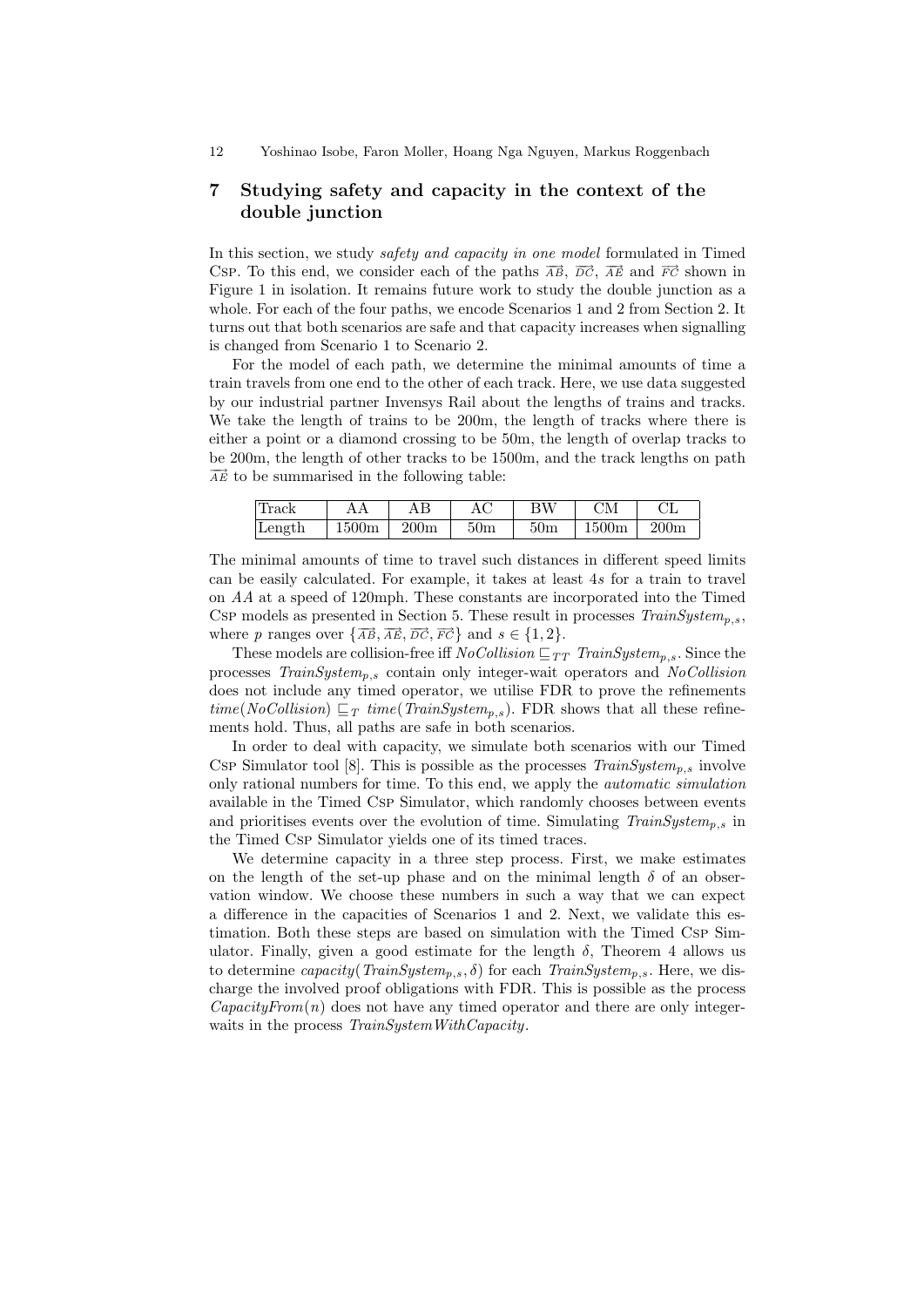Step 1: Simulation with the Timed Csp Simulator suggests that it takes a fixed time  $\mu$  from one train entering  $TrainSystem_{p,s}$  until this train leaves. Furthermore, it suggests that it takes a fixed time  $d$  from one train entering  $TrainSystem_{p,s}$  to the next train entering  $TrainSystem_{p,s}$ . Let  $\mu_1$ ,  $d_1$  and  $\mu_2$ ,  $d_2$  be the estimates from the simulation of Scenarios 1 and 2, respectively. For the length of the observation window we select  $\delta = d_1x$  for some x such that  $d_1x = d_2(x+1)$ . For total run-times we choose  $\mu_1 + \delta (\mu_2 + \delta)$  for Scenario 1 (Scenario 2). This "guarantees" (based on the simulation data) that the two scenarios show different capacities. For the path  $\overrightarrow{AE}$ , we obtain  $\mu_1 = 113s$ ,  $\mu_2 = 105s$ ,  $d_1 = 85s$  and  $d_2 = 70s$ . Thus, we choose  $\delta = 397s$  and simulate Scenario 1 for  $\mu_1 + \delta = 510s$  and Scenario 2 for  $\mu_2 + \delta = 502s$ .

Step 2: Automatic simulation of Scenario 1 for  $\mu_1 + \delta$  and of Scenario 2 for  $\mu_2 + \delta$ yields two timed traces. The capacity observed on these timed traces gives lower bounds for the capacity of  $TrainSystem_{p,s}$ . For path  $\overrightarrow{AE}$ , we obtain a capacity of 7 in Scenario 1 and a capacity of 8 in Scenario 2.

Step 3: Finally, we verify with FDR that these numbers are indeed the capacity. For path  $\overrightarrow{AE}$ , we obtain:

| АÉ         |                                                                   |                                                               | Running time in FDR |
|------------|-------------------------------------------------------------------|---------------------------------------------------------------|---------------------|
|            | Scenario 1   x $(1, 12 \times 10^6)$ $\sqrt{(1, 14 \times 10^6)}$ |                                                               | $25\mathrm{s}$      |
| Scenario 2 |                                                                   | $\mid X(1,67\times10^6) \mid \checkmark(1,73\times10^6) \mid$ | $33\mathrm{s}$      |

Each row in the table provides the result for one scenario. Column  $n$  expresses if the refinement  $CapacityFrom(n) \sqsubseteq_{TT} TrainSystemWith Capacity \setminus MoveEvents$ holds. " $\checkmark$ " stands for successful verification, "x" indicates that the refinement does not hold, "-" says that this check was not carried out. We associate the round number of states that are checked by FDR in each refinement. The last column shows how long FDR spends for running all checks needed for determining capacity in each scenario<sup>3</sup> . The results for the other paths are obtained in the same way as for  $\overrightarrow{AE}$ . We summarise these in the following table:

|                       |      | Path Window Capacity in Capacity in |    |
|-----------------------|------|-------------------------------------|----|
|                       |      | length Scenario 1 Scenario 2        |    |
| $\overline{AB}$       | 379s |                                     | 13 |
| $\overrightarrow{DC}$ | 399s | 12                                  | 13 |
| $\overrightarrow{FC}$ | 328s |                                     |    |

Interpreting our results within the railway domain, we can state: under optimal conditions, we expect one more train approximately every 6.5 minutes in Scenario 2 compared with Scenario 1 without compromising safety. It takes about 2 minutes of set-up time to observe this difference.

For windows of length larger than 6.5 minutes,  $TrainSystem_{p,2}$  has at least the capacity of  $TrainSystem_{p,1}$ . This holds by Theorem 1. We observe that  $TrainSystem_{p,1}$  and  $TrainSystem_{p,2}$  are identical but for the value x in the

 $^3$  On a machine with a 2GHz 64 bit processor with 4GByte memory running Mac OS.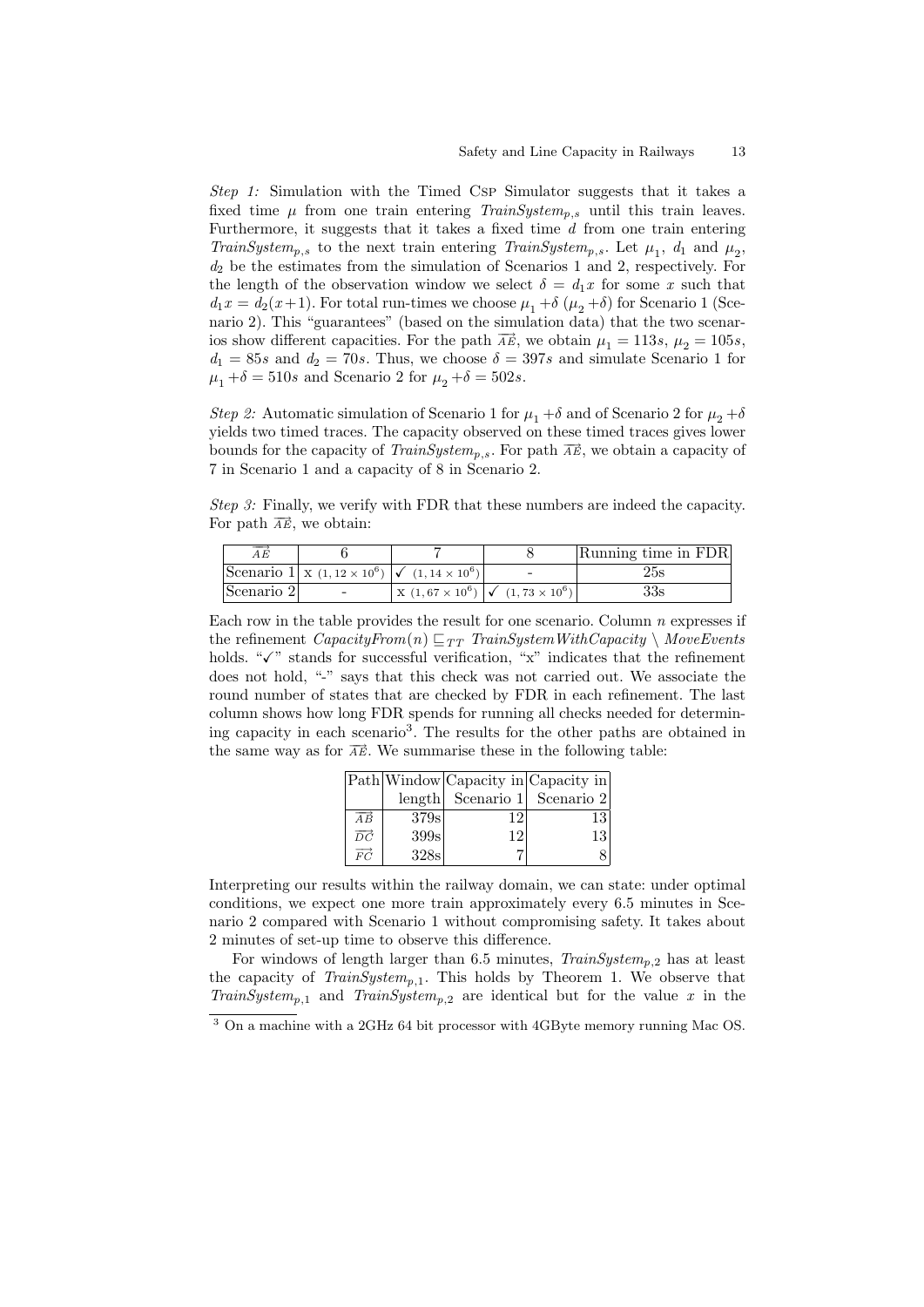*Wait x* processes involved. Here,  $x' \leq x$  for the corresponding *Wait* processes, where x is the value in  $TrainSystem_{p,1}$  and x' is the value in  $TrainSystem_{p,2}$ . Thus, any delay y between two timed events of a timed trace of  $TrainSystem_{p,1}$ can be reproduced in  $TrainSystem_{p,2}$  as for the corresponding Wait x', we have  $x' \leq x \leq y$ .

Lessons learnt from using tools for Csp and Timed Csp for our performance analysis in the railway domain include:

- 1. Obviously, one would like to study safety for the whole junction and not, as we do above, for single paths in isolation. However, it turns out that handling the complete junction (even in the untimed case) is beyond the proof support given by FDR, at least for our current modelling approach.
- 2. Reducing proof obligations over Timed Csp to proof obligations over (untimed) Csp works well. Tool support for the translation (which we carry out manually) would be welcome.
- 3. Concerning capacity, it might be possible to determine it by "optimal" simulation in the Timed Csp Simulator. To this end, one would have to argue which simulation strategy leads to a timed trace showing the capacity of the railway system.
- 4. Proper time-wise refinement, as in  $TrainSystem_{p,2} \sqsubseteq_{TT} TrainSystem_{p,1}$ , still lacks convincing tool support. On our examples, the PAT system [2] was running out of memory for the refinement checks.

# 8 Summary and Future Work

In close cooperation with railway industry, we have provided a formal definition of line capacity based on the timed traces that one can observe in a natural, timed model of railway systems. This definition can equivalently be characterized as a refinement statement in Timed Csp. By adapting the safety formulation of Winter [21], we are able to study both safety and capacity in one formal model in Timed Csp. As the refinements for safety and capacity only require the checking of qualitative properties, both refinement statements can be discharged by translation into untimed Csp. This approach has the advantage that one can re-use established tool support for Csp alone.

To illustrate our approach, we have applied it to a standard double junction from the (UK) railway domain. For this junction, we can answer fundamental questions from railway industry: changing control tables in the way suggested by railway engineers yields a capacity increase without compromising safety. This increase can be quantified: under optimal conditions, after the change there can be one more train every six minutes in our example. Having shown the increases that can be gained via changing signalling rules through the trusted use of ATP, this encourages changes to be proposed to the current UK railway regulation.

The double junction example demonstrates the limitations of the current proof support in terms of the model checker FDR. For complex examples, e.g., with more tracks, 3-aspect or 4-aspect signalling, long or different-length delays,